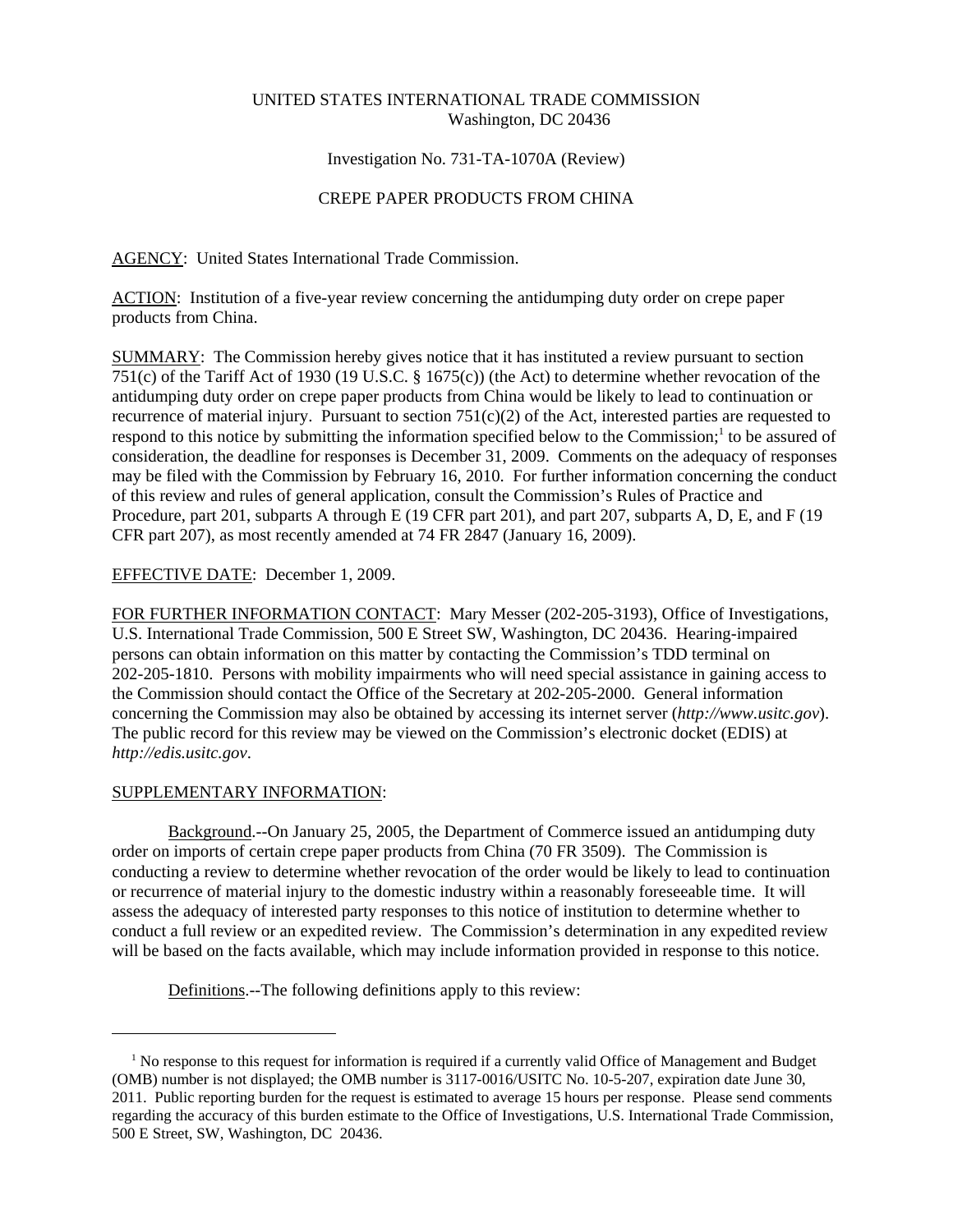- (1) *Subject Merchandise* is the class or kind of merchandise that is within the scope of the five-year review, as defined by the Department of Commerce.
- (2) The *Subject Country* in this review is China.
- (3) The *Domestic Like Product* is the domestically produced product or products which are like, or in the absence of like, most similar in characteristics and uses with, the *Subject Merchandise*. In its original determination, the Commission defined the *Domestic Like Product* as crepe paper, coextensive with Commerce's scope.
- (4) The *Domestic Industry* is the U.S. producers as a whole of the *Domestic Like Product*, or those producers whose collective output of the *Domestic Like Product* constitutes a major proportion of the total domestic production of the product. In its original determination, the Commission defined the *Domestic Industry* as all domestic producers (whether integrated or converters) of crepe paper.
- (5) The *Order Date* is the date that the antidumping duty order under review became effective. In this review, the *Order Date* is January 25, 2005.
- (6) An *Importer* is any person or firm engaged, either directly or through a parent company or subsidiary, in importing the *Subject Merchandise* into the United States from a foreign manufacturer or through its selling agent.

Participation in the review and public service list.--Persons, including industrial users of the *Subject Merchandise* and, if the merchandise is sold at the retail level, representative consumer organizations, wishing to participate in the review as parties must file an entry of appearance with the Secretary to the Commission, as provided in section 201.11(b)(4) of the Commission's rules, no later than 21 days after publication of this notice in the *Federal Register*. The Secretary will maintain a public service list containing the names and addresses of all persons, or their representatives, who are parties to the review.

Former Commission employees who are seeking to appear in Commission five-year reviews are advised that they may appear in a review even if they participated personally and substantially in the corresponding underlying original investigation. The Commission's designated agency ethics official has advised that a five-year review is not considered the "same particular matter" as the corresponding underlying original investigation for purposes of 18 U.S.C. § 207, the post employment statute for Federal employees, and Commission rule 201.15(b)(19 CFR § 201.15(b)), 73 FR 24609 (May 5, 2008). This advice was developed in consultation with the Office of Government Ethics. Consequently, former employees are not required to seek Commission approval to appear in a review under Commission rule 19 CFR § 201.15, even if the corresponding underlying original investigation was pending when they were Commission employees. For further ethics advice on this matter, contact Carol McCue Verratti, Deputy Agency Ethics Official, at 202-205-3088.

Limited disclosure of business proprietary information (BPI) under an administrative protective order (APO) and APO service list.--Pursuant to section 207.7(a) of the Commission's rules, the Secretary will make BPI submitted in this review available to authorized applicants under the APO issued in the review, provided that the application is made no later than 21 days after publication of this notice in the *Federal Register*. Authorized applicants must represent interested parties, as defined in 19 U.S.C. § 1677(9), who are parties to the review. A separate service list will be maintained by the Secretary for those parties authorized to receive BPI under the APO.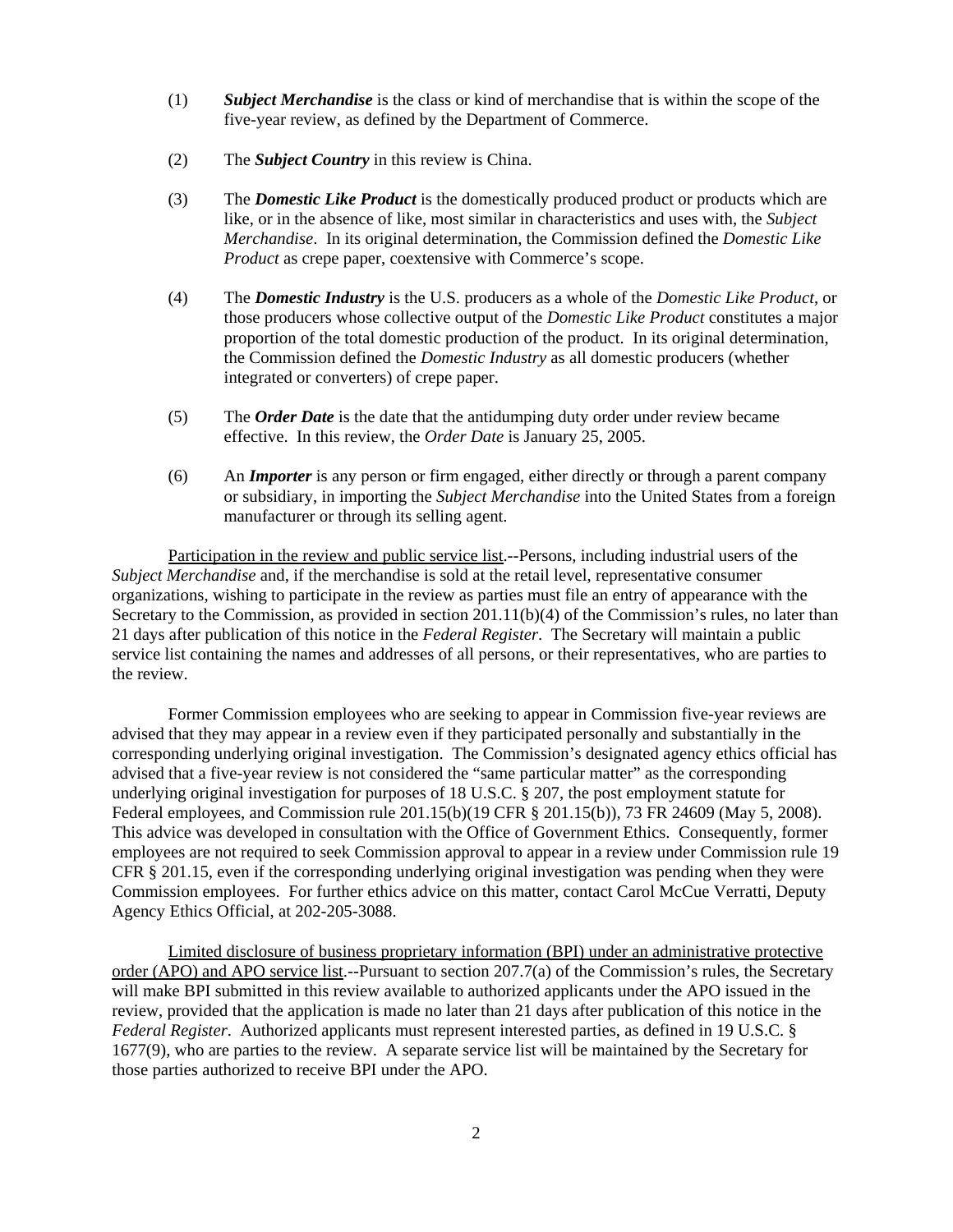Certification.--Pursuant to section 207.3 of the Commission's rules, any person submitting information to the Commission in connection with this review must certify that the information is accurate and complete to the best of the submitter's knowledge. In making the certification, the submitter will be deemed to consent, unless otherwise specified, for the Commission, its employees, and contract personnel to use the information provided in any other reviews or investigations of the same or comparable products which the Commission conducts under Title VII of the Act, or in internal audits and investigations relating to the programs and operations of the Commission pursuant to 5 U.S.C. Appendix 3.

Written submissions.--Pursuant to section 207.61 of the Commission's rules, each interested party response to this notice must provide the information specified below. The deadline for filing such responses is December 31, 2009. Pursuant to section 207.62(b) of the Commission's rules, eligible parties (as specified in Commission rule  $207.62(b)(1)$ ) may also file comments concerning the adequacy of responses to the notice of institution and whether the Commission should conduct an expedited or full review. The deadline for filing such comments is February 16, 2010. All written submissions must conform with the provisions of sections 201.8 and 207.3 of the Commission's rules and any submissions that contain BPI must also conform with the requirements of sections 201.6 and 207.7 of the Commission's rules. The Commission's rules do not authorize filing of submissions with the Secretary by facsimile or electronic means, except to the extent permitted by section 201.8 of the Commission's rules, as amended, 67 FR 68036 (November 8, 2002). Also, in accordance with sections 201.16(c) and 207.3 of the Commission's rules, each document filed by a party to the review must be served on all other parties to the review (as identified by either the public or APO service list as appropriate), and a certificate of service must accompany the document (if you are not a party to the review you do not need to serve your response).

Inability to provide requested information.--Pursuant to section 207.61(c) of the Commission's rules, any interested party that cannot furnish the information requested by this notice in the requested form and manner shall notify the Commission at the earliest possible time, provide a full explanation of why it cannot provide the requested information, and indicate alternative forms in which it can provide equivalent information. If an interested party does not provide this notification (or the Commission finds the explanation provided in the notification inadequate) and fails to provide a complete response to this notice, the Commission may take an adverse inference against the party pursuant to section 776(b) of the Act in making its determination in the review.

INFORMATION TO BE PROVIDED IN RESPONSE TO THIS NOTICE OF INSTITUTION: As used below, the term "firm" includes any related firms.

- (1) The name and address of your firm or entity (including World Wide Web address) and name, telephone number, fax number, and E-mail address of the certifying official.
- (2) A statement indicating whether your firm/entity is a U.S. producer of the *Domestic Like Product*, a U.S. union or worker group, a U.S. importer of the *Subject Merchandise*, a foreign producer or exporter of the *Subject Merchandise*, a U.S. or foreign trade or business association, or another interested party (including an explanation). If you are a union/worker group or trade/business association, identify the firms in which your workers are employed or which are members of your association.
- (3) A statement indicating whether your firm/entity is willing to participate in this review by providing information requested by the Commission.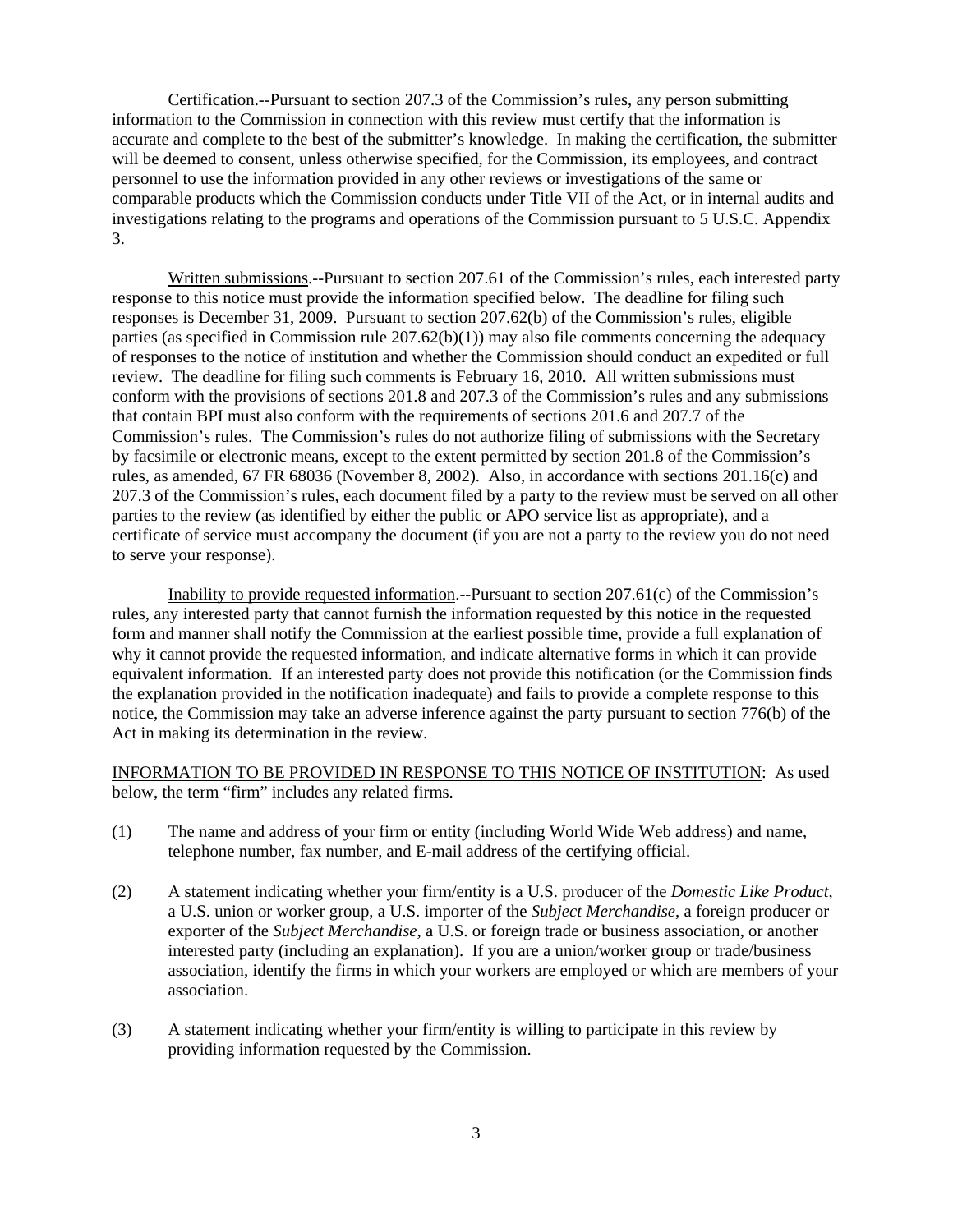- (4) A statement of the likely effects of the revocation of the antidumping duty order on the *Domestic Industry* in general and/or your firm/entity specifically. In your response, please discuss the various factors specified in section 752(a) of the Act (19 U.S.C. § 1675a(a)) including the likely volume of subject imports, likely price effects of subject imports, and likely impact of imports of *Subject Merchandise* on the *Domestic Industry*.
- (5) A list of all known and currently operating U.S. producers of the *Domestic Like Product*. Identify any known related parties and the nature of the relationship as defined in section  $771(4)(B)$  of the Act (19 U.S.C. § 1677(4)(B)).
- (6) A list of all known and currently operating U.S. importers of the *Subject Merchandise* and producers of the *Subject Merchandise* in the *Subject Country* that currently export or have exported *Subject Merchandise* to the United States or other countries since the *Order Date*.
- (7) A list of 3-5 leading purchasers in the U.S. market for the *Domestic Like Product* and the *Subject Merchandise* (including street address, World Wide Web address, and the name, telephone number, fax number, and E-mail address of a responsible official at each firm).
- (8) A list of known sources of information on national or regional prices for the *Domestic Like Product* or the *Subject Merchandise* in the U.S. or other markets.
- (9) If you are a U.S. producer of the *Domestic Like Product*, provide the following information on your firm's operations on that product during calendar year 2008, except as noted (report quantity data in square meters and value data in U.S. dollars, f.o.b. plant). If you are a union/worker group or trade/business association, provide the information, on an aggregate basis, for the firms in which your workers are employed/which are members of your association.
	- (a) Production (quantity) and, if known, an estimate of the percentage of total U.S. production of the *Domestic Like Product* accounted for by your firm's(s') production;
	- (b) Capacity (quantity) of your firm to produce the *Domestic Like Product* (i.e., the level of production that your establishment(s) could reasonably have expected to attain during the year, assuming normal operating conditions (using equipment and machinery in place and ready to operate), normal operating levels (hours per week/weeks per year), time for downtime, maintenance, repair, and cleanup, and a typical or representative product mix);
	- (c) the quantity and value of U.S. commercial shipments of the *Domestic Like Product* produced in your U.S. plant(s);
	- (d) the quantity and value of U.S. internal consumption/company transfers of the *Domestic Like Product* produced in your U.S. plant(s); and
	- (e) the value of (i) net sales, (ii) cost of goods sold (COGS), (iii) gross profit, (iv) selling, general and administrative (SG&A) expenses, and (v) operating income of the *Domestic Like Product* produced in your U.S. plant(s) (include both U.S. and export commercial sales, internal consumption, and company transfers) for your most recently completed fiscal year (identify the date on which your fiscal year ends).
- (10) If you are a U.S. importer or a trade/business association of U.S. importers of the *Subject Merchandise* from the *Subject Country*, provide the following information on your firm's(s') operations on that product during calendar year 2008 (report quantity data in square meters and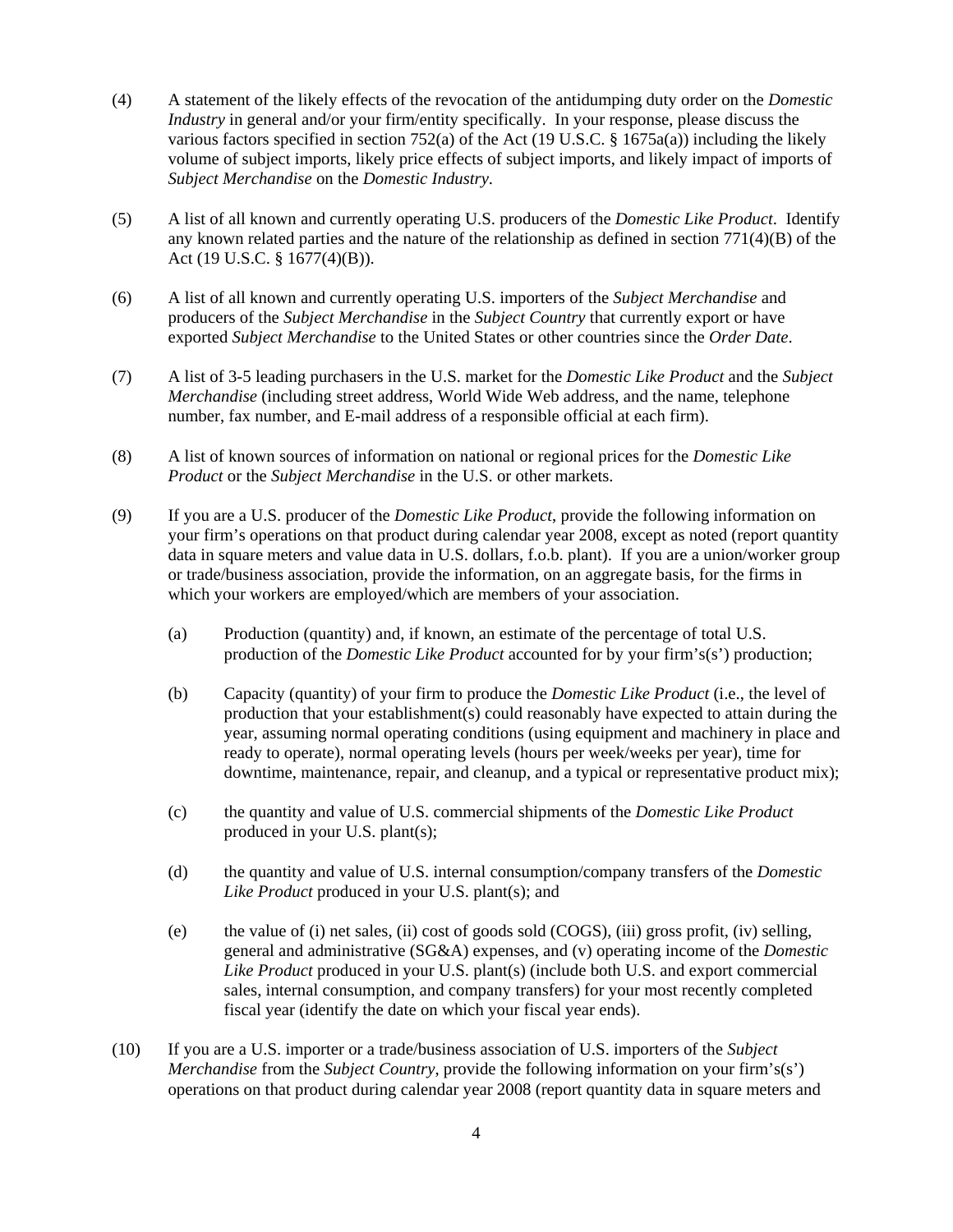value data in U.S. dollars). If you are a trade/business association, provide the information, on an aggregate basis, for the firms which are members of your association.

- (a) The quantity and value (landed, duty-paid but not including antidumping duties) of U.S. imports and, if known, an estimate of the percentage of total U.S. imports of *Subject Merchandise* from the *Subject Country* accounted for by your firm's(s') imports;
- (b) the quantity and value (f.o.b. U.S. port, including antidumping duties) of U.S. commercial shipments of *Subject Merchandise* imported from the *Subject Country*; and
- (c) the quantity and value (f.o.b. U.S. port, including antidumping duties) of U.S. internal consumption/company transfers of *Subject Merchandise* imported from the *Subject Country*.
- (11) If you are a producer, an exporter, or a trade/business association of producers or exporters of the *Subject Merchandise* in the *Subject Country*, provide the following information on your firm's(s') operations on that product during calendar year 2008 (report quantity data in square meters and value data in U.S. dollars, landed and duty-paid at the U.S. port but not including antidumping duties). If you are a trade/business association, provide the information, on an aggregate basis, for the firms which are members of your association.
	- (a) Production (quantity) and, if known, an estimate of the percentage of total production of *Subject Merchandise* in the *Subject Country* accounted for by your firm's(s') production;
	- (b) Capacity (quantity) of your firm to produce the *Subject Merchandise* in the *Subject Country* (i.e., the level of production that your establishment(s) could reasonably have expected to attain during the year, assuming normal operating conditions (using equipment and machinery in place and ready to operate), normal operating levels (hours per week/weeks per year), time for downtime, maintenance, repair, and cleanup, and a typical or representative product mix); and
	- (c) the quantity and value of your firm's(s') exports to the United States of *Subject Merchandise* and, if known, an estimate of the percentage of total exports to the United States of *Subject Merchandise* from the *Subject Country* accounted for by your firm's(s') exports.
- (12) Identify significant changes, if any, in the supply and demand conditions or business cycle for the *Domestic Like Product* that have occurred in the United States or in the market for the *Subject Merchandise* in the *Subject Country* since the *Order Date*, and significant changes, if any, that are likely to occur within a reasonably foreseeable time. Supply conditions to consider include technology; production methods; development efforts; ability to increase production (including the shift of production facilities used for other products and the use, cost, or availability of major inputs into production); and factors related to the ability to shift supply among different national markets (including barriers to importation in foreign markets or changes in market demand abroad). Demand conditions to consider include end uses and applications; the existence and availability of substitute products; and the level of competition among the *Domestic Like Product* produced in the United States, *Subject Merchandise* produced in the *Subject Country*, and such merchandise from other countries.